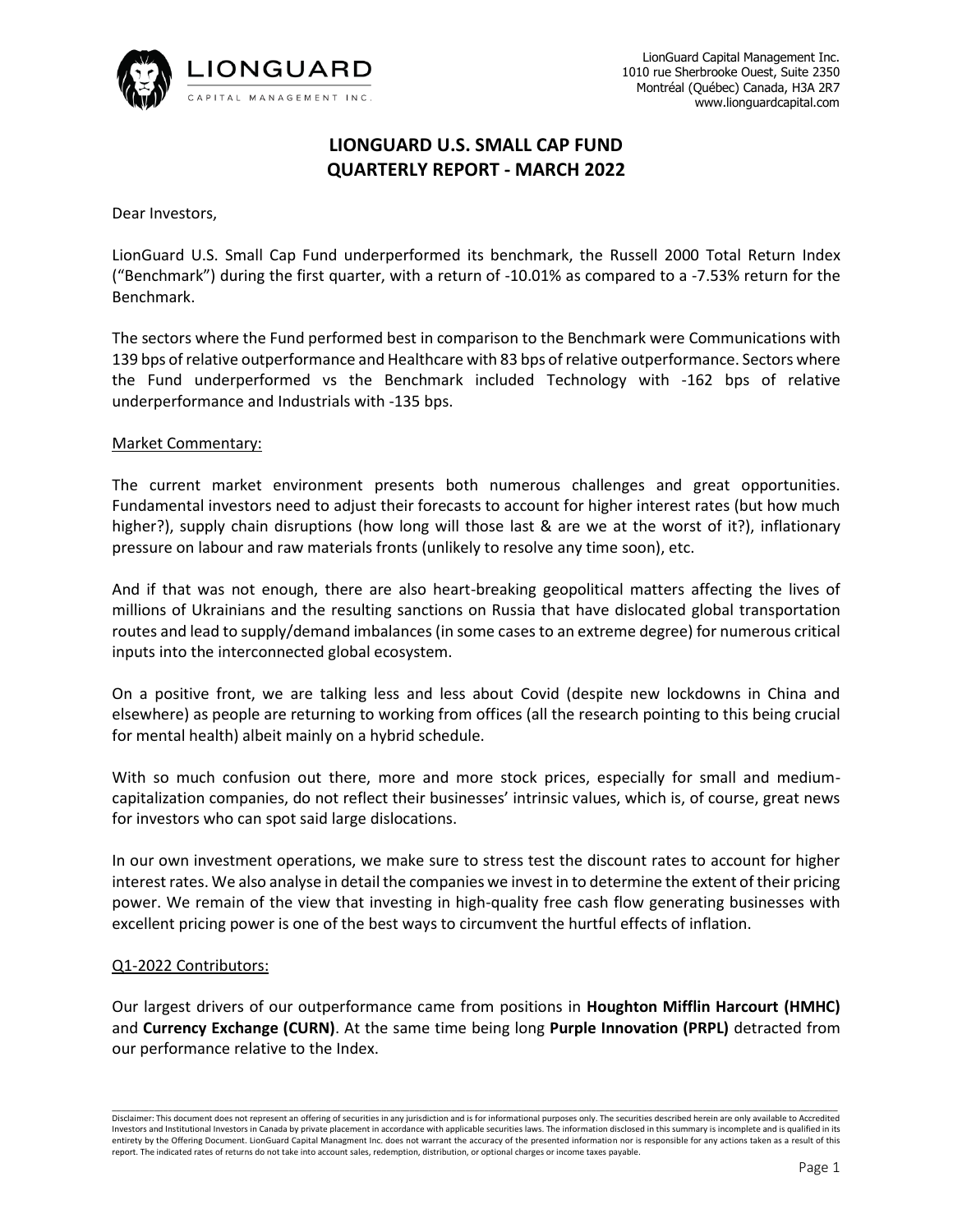

We take this opportunity to discuss **Houghton Mifflin Harcourt (HMHC)** as well as **Franklin Covey (FC)**, one of our largest holdings**.**

**Houghton Mifflin Harcourt (HMHC US)** – is our largest contributor for the quarter. What has been historically perceived as a cyclical lumpy business (prior to the recent GROSSLY undervalued take-over announcement by Veritas Capital for \$21/share or just 7.5x 2024 unlevered free cash flow), is in fact a business in the mid stages of an ambitious yet successful transition to a Digital-first, more reoccurring, higher margin model. Despite HMHC being our top contributor for the quarter, we are disappointed to see this company being sold for an unreasonably low value.

Through a number of highly effective restructuring initiatives including divestiture of a non-core segment for ~13x EBITDA, rapid acceleration of Digital billings (~45% of billings), and cost and real estate footprint optimization, this leading global education provider with a presence in ~90% of school districts and 10% market share in a \$10Bn TAM (30% market share in Core Curriculum and 10% share in Extensions), has transformed itself from a cash breakeven business to a cash cow expected to generate over \$300M in unlevered free cash flow (UFCF) by 2024 given the company's significant operating leverage with EBITDA to FCF conversion of ~65%.

With all KPIs trending in the right direction, the restructuring paying off with substantial FCF being generated, an industry in its trough stage of the cycle, and a balance sheet with a net cash position, why would anyone tender their shares to Veritas at \$21/share or 7.5x 2024 UFCF valuation when all precedents (including the recent McGraw Hill 11x EBITDA multiple) point to at least \$25/share?

When we took a position in HMHC, our base case intrinsic value pointed to a stand-alone upside of at least \$27/share. This excluded any incremental improvement in the business / stronger than historical mid cycle billings. Our base case LBO generated ~\$26/share valuation yielding ~18% IRR for a potential acquirer with just 10% FCF improvement. We often conduct an LBO analysis for companies with a high probability of a takeout, which serves as a cross-check to our stand-alone intrinsic value calculations (based on discounted free cash flow). Thus, the takeout offer at \$21/share severely undervalues the company and its prospects.

**Franklin Covey (FC US) –** Please refer to previous letters for a detailed discussion of FC. Despite yet another phenomenal quarter and an increase in EBITDA guidance for the year (now expected to grow ~38% at the mid-point), the stock retraced ~8.0% on the day of reporting.

Having examined various factors and the trajectory of key KPIs, including ~30% growth in subscription revenue and subscription services, continued signs of operating leverage with EBITDA to grow 25%+ in the near-future, and long-term revenue growth in the 20s%, we attribute the weak share price reaction post the quarter primarily to short-term, immaterial, non-fundamental factors. We think market participants are just too focused on the Q3 EBITDA guidance of LSD growth Y/Y (lapping a very strong comp), cautious comments on Japan/China (<10% of revenue) due to COVID-19, and some increased OpEx investments. Despite those factors, the company continues to guide for 30% - 40% revenue to EBITDA flow-through, leading us to believe that their H2 EBITDA guidance is conservative and expect FC to beat its guidance by double-digit % in the second half of the year.

\_\_\_\_\_\_\_\_\_\_\_\_\_\_\_\_\_\_\_\_\_\_\_\_\_\_\_\_\_\_\_\_\_\_\_\_\_\_\_\_\_\_\_\_\_\_\_\_\_\_\_\_\_\_\_\_\_\_\_\_\_\_\_\_\_\_\_\_\_\_\_\_\_\_\_\_\_\_\_\_\_\_\_\_\_\_\_\_\_\_\_\_\_\_\_\_\_\_\_\_\_\_\_\_\_\_\_\_\_\_\_\_\_\_\_\_\_\_\_\_\_\_\_\_\_\_\_\_\_\_\_\_\_\_\_\_\_\_\_\_\_\_\_\_\_\_\_\_\_\_\_\_\_\_\_\_ Disclaimer: This document does not represent an offering of securities in any jurisdiction and is for informational purposes only. The securities described herein are only available to Accredited Investors and Institutional Investors in Canada by private placement in accordance with applicable securities laws. The information disclosed in this summary is incomplete and is qualified in its entirety by the Offering Document. LionGuard Capital Managment Inc. does not warrant the accuracy of the presented information nor is responsible for any actions taken as a result of this report. The indicated rates of returns do not take into account sales, redemption, distribution, or optional charges or income taxes payable.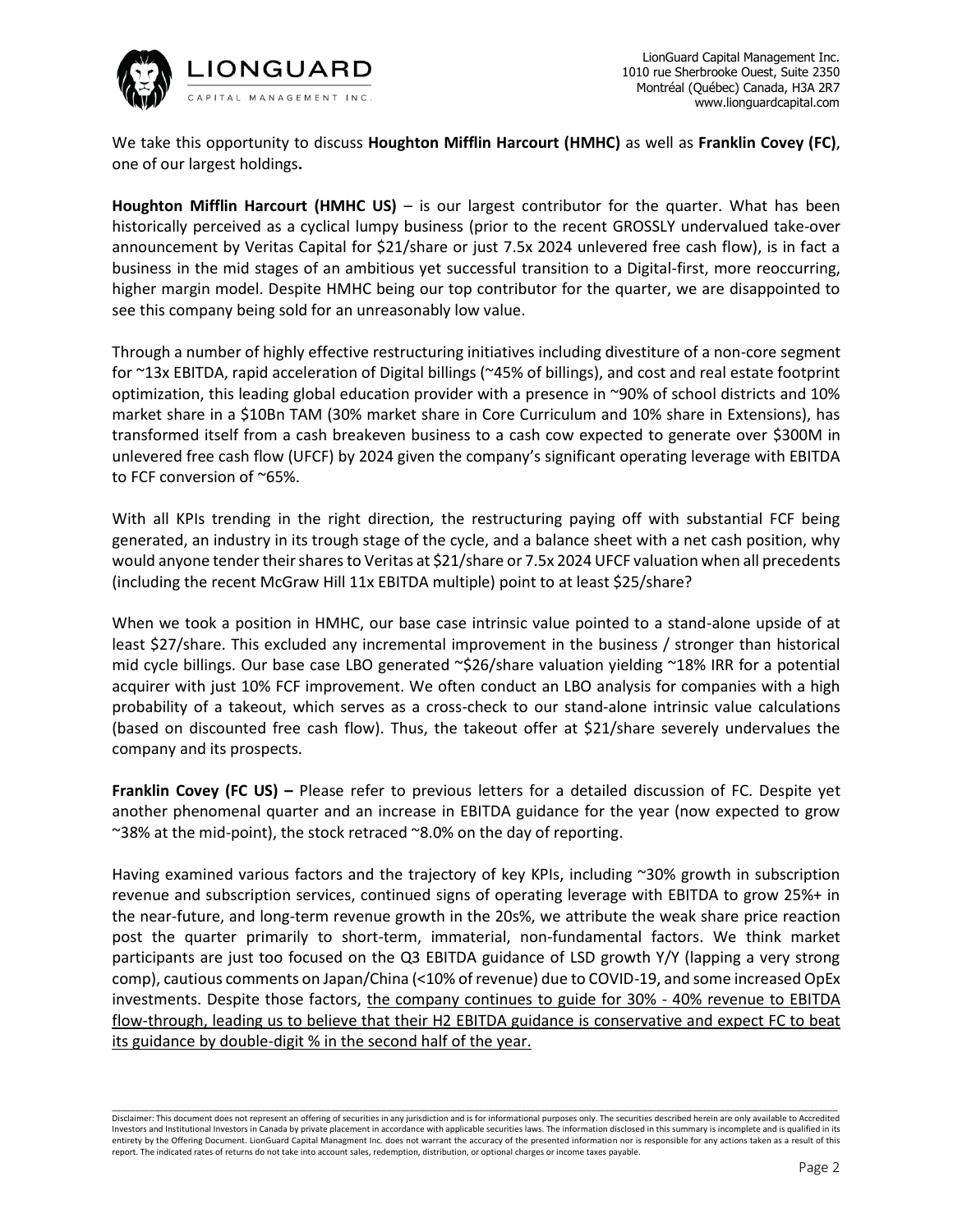

Now that we covered our understanding as to why the stock reacted the way it did (clear case of market inefficiency as short-term oriented speculators do not understand true value-creating drivers of the business!), we move on to the fundamentals and what we believe should be the intrinsic value of this business.

First, subscription and subscription services revenue grew 31% in Q2 and 32% YTD driving overall revenue growth of 18% in Q2 and 22% YTD. On a two-year stack, subscription and subscription sales grew 38% while total revenue grew ~6.0%.

Second, gross margin improved from 75.8% LTM to 77.7%, and EBITDA margin expanded from 10.6% last year to 14.2% this quarter as the shift to subscription revenue accelerates, with management targeting >90% of revenue to come from subscription and subscription-related services in the next few years, with expected EBITDA margin to exceed 20% in the near-future (implies yet another year of double-digit growth in EBITDA F2023E).

Third, as Franklin Covey continues to ramp its sales force (expected to add 30 Client Partners this year which will be, according to the CEO, "kind of the new floor and then we build from there" Q2-2022 call; please note that assuming 0 client partners added this year, we expect revenue to grow ~13% from the increase in Client Partners from previous years), management has guided for long-term revenue growth of 20%. This excludes any price increases which we think is highly likely to happen in this inflationary environment with AAP having strong pricing power attributes.

We have established that management and the Board have done a spectacular job transitioning the business form a cyclical one to a highly recurring, high margin one. We own a subscription business growing double digits organically, with >90% revenue retention, consistently growing its AAP size (from mid \$30K to \$46K LTM with 57% attachment rate) and experiencing sizeable margin expansion implying at least 20% EBITDA growth for the foreseeable future. Yet, the company trades at 2.3x sales or <13.5x F2023E EBITDA for a proven content business with a rare combination of revenue and margin expansion at accelerated rates.

One must wonder, when will the street start to appreciate all of these attributes? The flywheel effect is clearly showing in their KPIs, and the company's overall fundamentals have started to mirror SaaS-like fundamentals. Eventually the stock will re-rate and move even if it is simply a function of getting 25%+ EBITDA growth Y/Y with a flat multiple which is HIGHLY UNLIKELY for a fast-growing recurring business.

Note that the company has a \$45 million net cash position (7.5% of market capitalization or \$3.20 net cash/share) and we conservatively expect the cash balance to grow to ~\$14/share or \$200 million (30% of market cap) by 2024! We highlight this given FC's history of buybacks and the CEO and CFO's commentary on the call to have a "more formalized and discussed plan" to return cash to shareholders while re-investing in the business organically and via M&A over time. With a strong balance sheet and commendable FCF generation (~9.4% FCF yield on 2023), we view FC as a very compelling take-out candidate.

\_\_\_\_\_\_\_\_\_\_\_\_\_\_\_\_\_\_\_\_\_\_\_\_\_\_\_\_\_\_\_\_\_\_\_\_\_\_\_\_\_\_\_\_\_\_\_\_\_\_\_\_\_\_\_\_\_\_\_\_\_\_\_\_\_\_\_\_\_\_\_\_\_\_\_\_\_\_\_\_\_\_\_\_\_\_\_\_\_\_\_\_\_\_\_\_\_\_\_\_\_\_\_\_\_\_\_\_\_\_\_\_\_\_\_\_\_\_\_\_\_\_\_\_\_\_\_\_\_\_\_\_\_\_\_\_\_\_\_\_\_\_\_\_\_\_\_\_\_\_\_\_\_\_\_\_ Disclaimer: This document does not represent an offering of securities in any jurisdiction and is for informational purposes only. The securities described herein are only available to Accredited Investors and Institutional Investors in Canada by private placement in accordance with applicable securities laws. The information disclosed in this summary is incomplete and is qualified in its entirety by the Offering Document. LionGuard Capital Managment Inc. does not warrant the accuracy of the presented information nor is responsible for any actions taken as a result of this report. The indicated rates of returns do not take into account sales, redemption, distribution, or optional charges or income taxes payable.